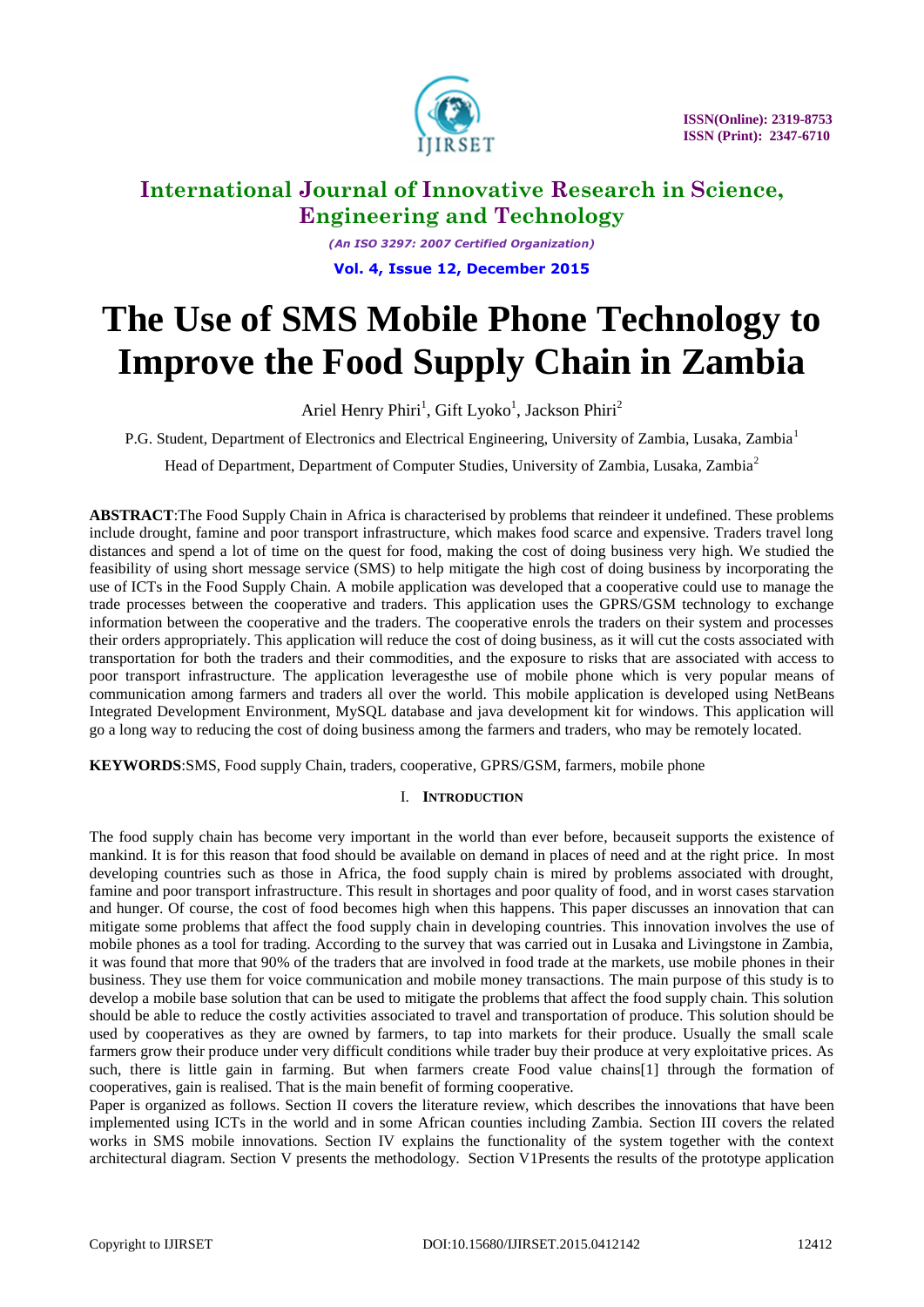

*(An ISO 3297: 2007 Certified Organization)*

### **Vol. 4, Issue 12, December 2015**

development. Section VII presentsthe benefits of the proposed applicationare discussed. Lastly, Section VIIII presents conclusion.

#### II. **LITERATURE REVIEW**

A number of innovations involving the use of ICTs, that are used to solve real life problems, are being used all over the world today[2][3]. These include systems that are covered in the field of commerce[4] and trade, m-commerce, mhealth[5], m-agriculture, etc. Popular e-commerce platforms include eBay[6], amazon, etc., which are online shopping platforms and can be accessed from anywhere in the world, using the internet[7].

In Africa, internet connectivity is still underdeveloped and is expensive in areas where it can be accessed. Other platforms that are less expensive are used. These are the GSM and GPRS platform that are offered by the mobile telecommunication providers. On this platform, the short message service (SMS) is used as alternative to voice as it is cheaper. The SMS platform is being used in m-health[8], M-commerce, m-agriculture to enable communication among people, especially, in remote areas[9].

In Kenya, a mobile application called M-Pesa is used as an e-cash platform which enable exchange of cash between people who may not have bank accounts[10]. People are able to exchange e-cash using their mobile phones[11]. There is a provision to redeem cash at any kiosk that offer the service. M-Pesa has grown to cover the whole of East Africa

RapidSMS is a free and open sources system that was developed to leverage the mobile technologies[12]. The system has an administration office that is operated by a medical centre. This medical centre exchange information with field workers using SMS on their mobile phone. Rapid SMS is currently being used to provide m-health services to mothers and children in Malawi, Zambia and Kenya[8].RapidSMS is also being used in India.

In Agriculture, the Zambia Farmers Union is using an SMS mobile application to link farmers and traders in all districts in Zambia. These application only provides contact information of the farmer and location and indicative price of the agricultural produce. The other transaction are done outside this platform.

#### III. **RELATED WORKS**

SMS platform is very popular in Africa due to the cost of the handset that an SMS can be sent on. As such a number of a number of service provider centric services have been developed have been in use for some time now[13].

- FrontlineSMS is a platform used to offer SMS based mobile services to the poorand is widely by NGOs. ..
- Commcare, is a free open source service that is used in Tanzania and is based on Javarosa which targets community health workers who make door to door calls to patients in their communities. Commcare helps the health workers of their program or assignment of that particular time. The mobile phone is used for thee exchange of information.
- In South Africa, Project Masiluleke utilises a free-to-end user SMS based service. Praekelt Foundation developed it to prompt HIV positive patients to make follow-up visits to the health clinic, amend appointments, change addresses and make lost follow ups. The AIDS counselling is also offered on this platform.
- In India, Reuters Marketlite offers agricultural information to farmers.

#### IV.**APPLICATION**

The application which is being proposed uses an SMS mobile application to link a cooperative to traders. The cooperative is operated by farmers who grow various agricultural produce, and it is administrated by the cooperative. Through a cooperative, the produce is transported to the trader, after payment has been made. The trader through the SMS decides to inquire or buy a produce, or make a balance inquiry on his account. The trader need to enrol with the cooperative and deposit some money into his trading account on the system. The cooperative has internal arrangements for transport and insurance so that the produce can be transported in an expeditious manner with and option of insurance cover on the produce.

Below are the keyword that can be used on the mobile phone in order for the trader to process a transaction. All that a trader need to do is to send the keyword to the system phone number such as 0971198851,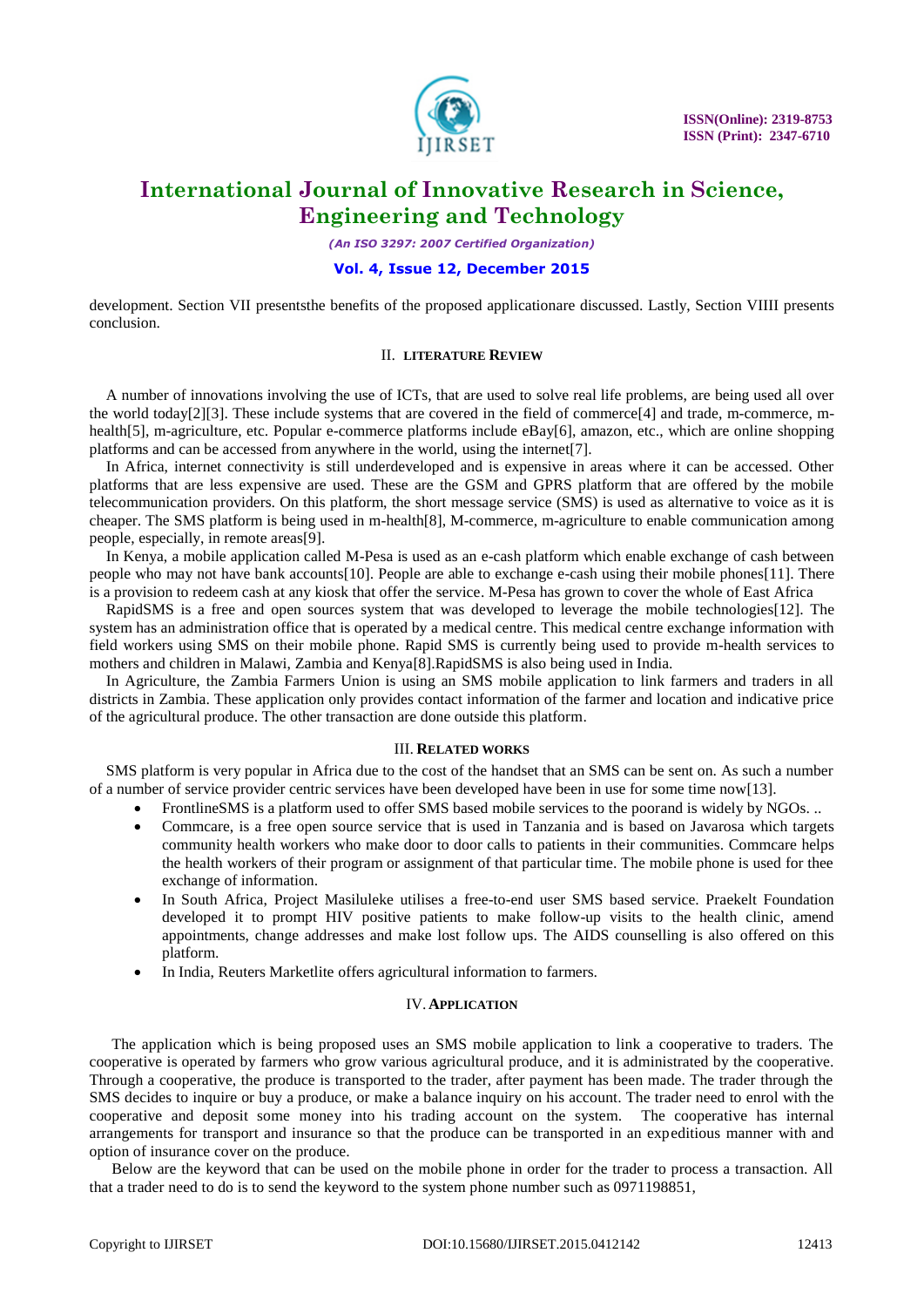

*(An ISO 3297: 2007 Certified Organization)*

### **Vol. 4, Issue 12, December 2015**

- Send "balance"
- Send "buy"
- Send "inquire"
- Send "search P [product]" e.g. "search P gold chick"
- Send "search pc [product category]" e.g. "search pc chicken"

When the keywords are sent, the system will respond automatically through an exhaustive menu that will be displayed on the phone.



Figure 1. Context Architectural Diagram of the Trader System

The context architectural diagram of the proposed system is shown in figure1. The system is designed to handle multiple transactions from a number of traders simultaneously without dropping the connection with a trader in the middle of a transaction.

#### V. **METHODOLOGY**

The System Requirements Document is developed. This is the document which define the actors of the system and their roles. It also defines the requirements of the system.

The system uses the SMS on GPRS/GMS mobile phone. There is no need to program or install any applications on the phone as SMS is built-in. On the other hand, a server at the cooperative office has to be programmed to run services for the trading application. In this case, the system is developed using NetBeans Integrated Development Environment, MySQL database and java development kit for windows (jdk-8u51-windows-i586). These were installed on an HP laptop computer, which was running Windows 8.1 64Bit, on an AMD A6-5200 APU microprocessor with a Radeon HD graphics. It had 8GB of RAM. A modem is attached to it and has a number that the traders can send texts to in order to perform their transactions.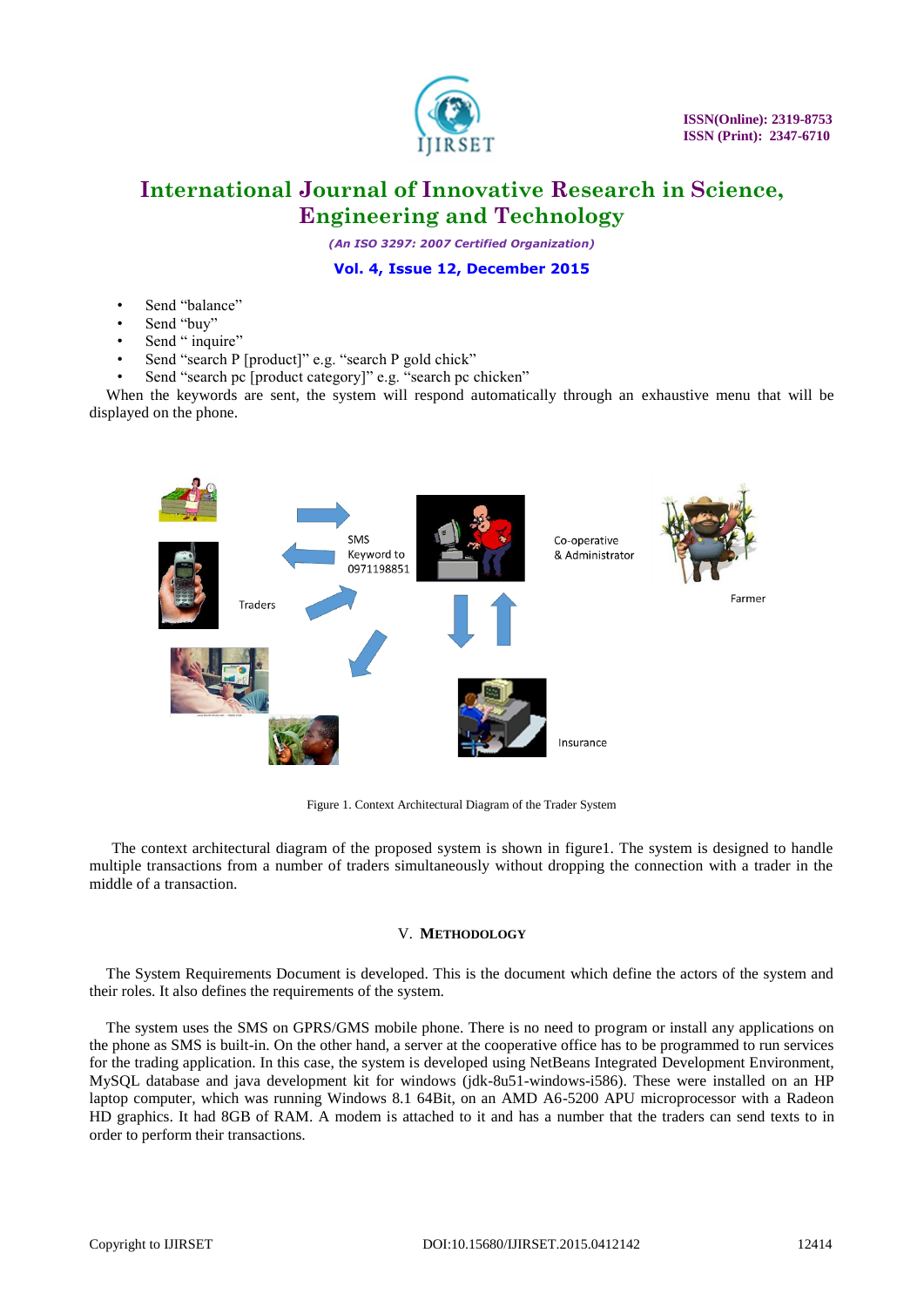

*(An ISO 3297: 2007 Certified Organization)*

### **Vol. 4, Issue 12, December 2015**

### VI.**RESULTS**

The system has a login screen the system administrator or user can access, in order to gain entry into the system. The access levels have been included in order to define the roles of each user. Figure 2. Shows the login screen. The administrator manage the produce and users of the system. These functions include the following;

- 1. Add a trader
- 2. Remove a trader
- 3. Add a product or product category
- 4. Update the credit accounts
- 5. Generate reports

The other category of the system user is the standard User who is restricted to managing products only.

| $\mathbf{R}$                                        | <b>Smart Trader System</b>                                        | $ -$<br>$\mathbf{X}$                                                                                                                                                                                                                                                                                                                                                                                                        |
|-----------------------------------------------------|-------------------------------------------------------------------|-----------------------------------------------------------------------------------------------------------------------------------------------------------------------------------------------------------------------------------------------------------------------------------------------------------------------------------------------------------------------------------------------------------------------------|
| System Users Products Statistics Modem Manager Help |                                                                   |                                                                                                                                                                                                                                                                                                                                                                                                                             |
|                                                     |                                                                   |                                                                                                                                                                                                                                                                                                                                                                                                                             |
|                                                     | $\blacksquare$<br><b>Login Frame</b>                              |                                                                                                                                                                                                                                                                                                                                                                                                                             |
|                                                     | <b>Login here</b><br>Password:<br>Username:<br>login              |                                                                                                                                                                                                                                                                                                                                                                                                                             |
|                                                     |                                                                   |                                                                                                                                                                                                                                                                                                                                                                                                                             |
| $\mathbf{M}$<br>o<br>⊏                              | $x \equiv$<br>$w \equiv$<br>P <sup>3</sup><br>las.<br>n<br>$\sim$ | $\begin{picture}(150,10) \put(0,0){\line(1,0){10}} \put(15,0){\line(1,0){10}} \put(15,0){\line(1,0){10}} \put(15,0){\line(1,0){10}} \put(15,0){\line(1,0){10}} \put(15,0){\line(1,0){10}} \put(15,0){\line(1,0){10}} \put(15,0){\line(1,0){10}} \put(15,0){\line(1,0){10}} \put(15,0){\line(1,0){10}} \put(15,0){\line(1,0){10}} \put(15,0){\line($<br>ENG<br>8:31 AM<br>$\overline{\mathbf{2}}$<br>11/12/2015<br><b>US</b> |

Figure 2. Login Screen for the administrator and standard user

The significance of having a standard user is for the owners of the system to have full control of the system. The system users cannot have access to financial records, while system administrators can. This is a way of safe guarding the system against frauds by unauthorised users of the system.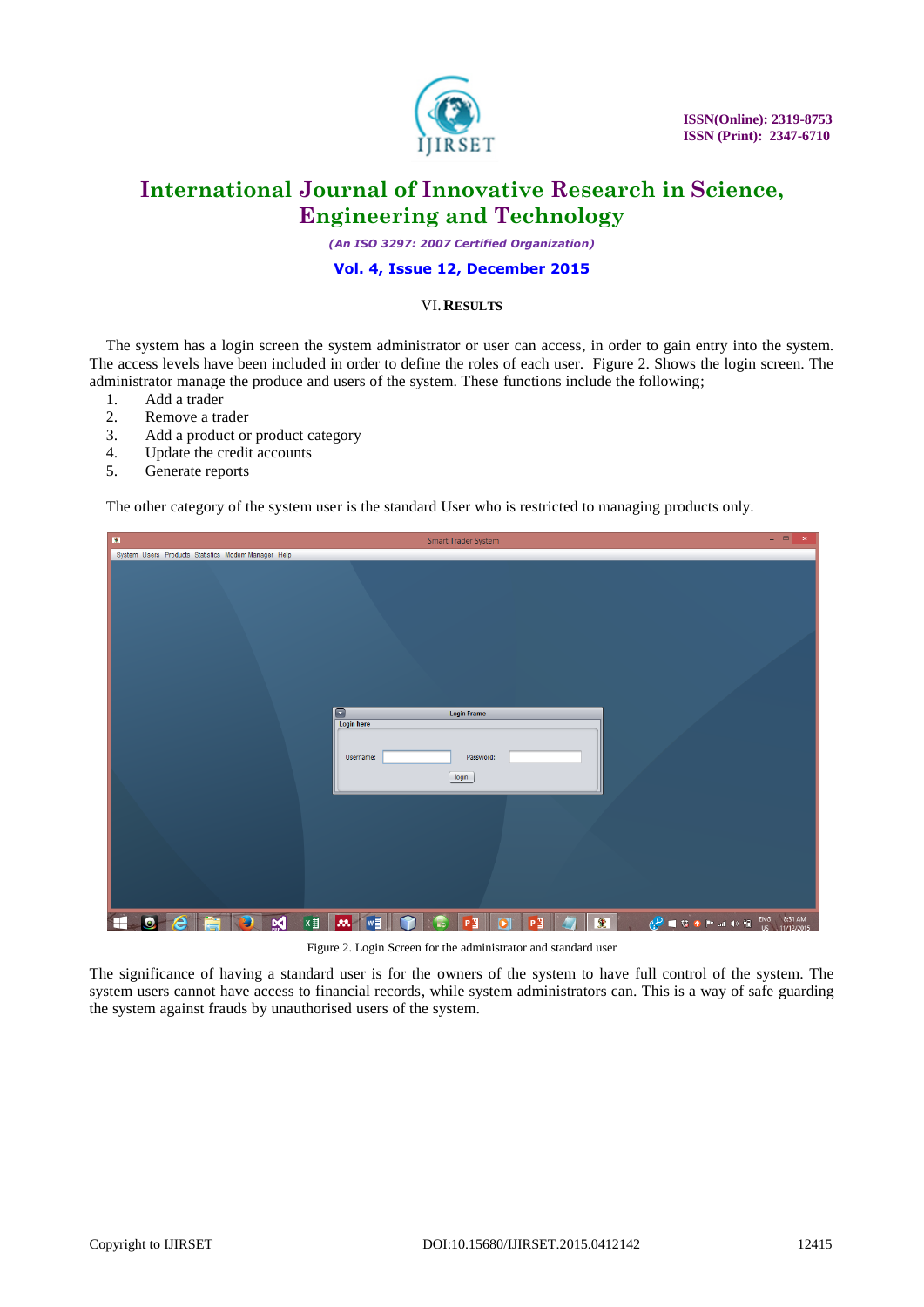

*(An ISO 3297: 2007 Certified Organization)*

**Vol. 4, Issue 12, December 2015**

| لمتنا                                                |                      |                  | Smart Trader System - Logged in as admin |            |                                  | $  -$                                                            |
|------------------------------------------------------|----------------------|------------------|------------------------------------------|------------|----------------------------------|------------------------------------------------------------------|
| System Users Products Statistics Modern Manager Help |                      |                  |                                          |            |                                  |                                                                  |
|                                                      |                      |                  |                                          |            |                                  |                                                                  |
|                                                      | First Name:          |                  | Last Name:                               |            |                                  |                                                                  |
|                                                      |                      |                  |                                          |            |                                  |                                                                  |
|                                                      | Username:            |                  | Password:                                |            |                                  |                                                                  |
|                                                      | UserType:            | Standard Account | ×                                        |            |                                  |                                                                  |
|                                                      |                      |                  |                                          |            | Search<br>Add                    |                                                                  |
|                                                      |                      |                  |                                          |            |                                  |                                                                  |
|                                                      | <b>User Accounts</b> |                  |                                          |            |                                  |                                                                  |
|                                                      | First Name           | Last Name        | Username                                 | Password   | UserType                         |                                                                  |
| Tom                                                  |                      | Mukuma           | tommukuma                                |            | Standard<br>×                    |                                                                  |
|                                                      | Tada                 | <b>Hills</b>     | tadahilis                                | ****<br>"  | Administrator                    |                                                                  |
| petty                                                | Rubby                | Soko<br>Zulu     | rubbysoko<br>pe                          |            | Standard<br>Standard             |                                                                  |
|                                                      | Moreen               | Banda            | moreenbanda                              | ****       | Standard                         |                                                                  |
|                                                      | kababa               | kamwi            | kkamwi                                   | ****       | Standard                         |                                                                  |
|                                                      | Gorret               | Cox              | gorretcox                                | ****       | Administrator                    |                                                                  |
| Fred                                                 |                      | Hantobolo        | Fred Hantobolo                           |            | Standard                         |                                                                  |
| Fan                                                  |                      | Chungu           | fanchungu                                | ****       | Standard                         |                                                                  |
|                                                      | Enric                | Phiri            | enricphiri                               |            | Administrator                    |                                                                  |
|                                                      | Chris                | Daka             | Chrisdaka                                | ****       | Standard                         |                                                                  |
|                                                      | anitaa               | bothmaa          | anii                                     | ****       | Standard                         |                                                                  |
| A                                                    |                      | Chiko            | Alchiko                                  |            | ų<br>Administrator               |                                                                  |
|                                                      |                      |                  |                                          |            |                                  |                                                                  |
|                                                      |                      |                  |                                          |            | Edit<br>Delete                   |                                                                  |
|                                                      |                      |                  |                                          |            |                                  |                                                                  |
|                                                      |                      |                  |                                          |            |                                  |                                                                  |
|                                                      |                      |                  |                                          |            |                                  |                                                                  |
|                                                      |                      |                  |                                          |            |                                  |                                                                  |
|                                                      |                      |                  |                                          |            |                                  |                                                                  |
|                                                      |                      |                  |                                          |            |                                  |                                                                  |
| $\Box$<br>- Ex                                       |                      |                  |                                          |            |                                  |                                                                  |
| м<br>۵                                               |                      |                  | $\bigoplus$                              | $w \equiv$ | <b>NE</b><br>e<br>N <sub>o</sub> | 5:21 PM<br>ENG<br><b>COMMAND</b> 40 H<br>11/12/2015<br><b>US</b> |

Figure 3. The add, search, delete and edit window for the administrator

The screen that the administrator uses to perform the add, search, delete and edit user functions, is shown in Figure 3. The administrator can add an administrator or a standard user on the system. The screen is used to create access credentials to the users of the system. All users of the system have accounts on the system which are password protected. This helps to protect the system against abuse and fraud.

| System Users Products Statistics Modem Manager Help<br>$\blacksquare$<br><b>Add Product</b><br>Name:<br>Price per Unit:<br>Quantity:<br>Description:<br>$\rightarrow$<br><b>Products</b><br>Product<br>Units<br>Name<br><b>ZM Soy</b><br>Soya<br>Kg<br>ZM PoP Corn<br>Maize<br>Kg<br><b>Yellow Maize</b><br>Maize<br>Kg<br>Kg<br>White Maize<br>Maize<br>Kg<br><b>Tree t Duck</b><br><b>Imported Duck</b><br>Kg<br>Top side Imported<br>imported Meat<br>local Meat<br>Kg<br><b>Top side</b><br>Tomato<br>Kg<br>Tengelo<br><b>Local Chicken</b><br>Kg<br><b>Tambala Chicken</b><br>Kg<br>T-Bone<br>imported Meat<br>Kg<br><b>Special Matton</b><br>Imported matton<br>ď<br>Cooking Oil<br>Soyola<br>Soup Chicken Imported<br><b>Imported Chicken</b><br>Kg<br>ď<br>Salad Cooking Oil<br>Cooking Oil | <b>Manage Products Frame</b><br>Product Category:<br>A<br>۰. | ×      | Units:<br>Add<br>Search | $\blacksquare$<br>$\blacksquare$ |
|-----------------------------------------------------------------------------------------------------------------------------------------------------------------------------------------------------------------------------------------------------------------------------------------------------------------------------------------------------------------------------------------------------------------------------------------------------------------------------------------------------------------------------------------------------------------------------------------------------------------------------------------------------------------------------------------------------------------------------------------------------------------------------------------------------|--------------------------------------------------------------|--------|-------------------------|----------------------------------|
|                                                                                                                                                                                                                                                                                                                                                                                                                                                                                                                                                                                                                                                                                                                                                                                                     |                                                              |        |                         |                                  |
|                                                                                                                                                                                                                                                                                                                                                                                                                                                                                                                                                                                                                                                                                                                                                                                                     |                                                              |        |                         |                                  |
|                                                                                                                                                                                                                                                                                                                                                                                                                                                                                                                                                                                                                                                                                                                                                                                                     |                                                              |        |                         |                                  |
|                                                                                                                                                                                                                                                                                                                                                                                                                                                                                                                                                                                                                                                                                                                                                                                                     |                                                              |        |                         |                                  |
|                                                                                                                                                                                                                                                                                                                                                                                                                                                                                                                                                                                                                                                                                                                                                                                                     |                                                              |        |                         |                                  |
|                                                                                                                                                                                                                                                                                                                                                                                                                                                                                                                                                                                                                                                                                                                                                                                                     |                                                              |        |                         |                                  |
|                                                                                                                                                                                                                                                                                                                                                                                                                                                                                                                                                                                                                                                                                                                                                                                                     |                                                              |        |                         |                                  |
|                                                                                                                                                                                                                                                                                                                                                                                                                                                                                                                                                                                                                                                                                                                                                                                                     |                                                              |        |                         |                                  |
|                                                                                                                                                                                                                                                                                                                                                                                                                                                                                                                                                                                                                                                                                                                                                                                                     |                                                              |        |                         |                                  |
|                                                                                                                                                                                                                                                                                                                                                                                                                                                                                                                                                                                                                                                                                                                                                                                                     |                                                              |        |                         |                                  |
|                                                                                                                                                                                                                                                                                                                                                                                                                                                                                                                                                                                                                                                                                                                                                                                                     |                                                              |        |                         |                                  |
|                                                                                                                                                                                                                                                                                                                                                                                                                                                                                                                                                                                                                                                                                                                                                                                                     |                                                              |        |                         |                                  |
|                                                                                                                                                                                                                                                                                                                                                                                                                                                                                                                                                                                                                                                                                                                                                                                                     |                                                              |        |                         |                                  |
|                                                                                                                                                                                                                                                                                                                                                                                                                                                                                                                                                                                                                                                                                                                                                                                                     |                                                              |        |                         |                                  |
|                                                                                                                                                                                                                                                                                                                                                                                                                                                                                                                                                                                                                                                                                                                                                                                                     |                                                              |        |                         |                                  |
|                                                                                                                                                                                                                                                                                                                                                                                                                                                                                                                                                                                                                                                                                                                                                                                                     |                                                              |        |                         |                                  |
|                                                                                                                                                                                                                                                                                                                                                                                                                                                                                                                                                                                                                                                                                                                                                                                                     |                                                              |        |                         |                                  |
|                                                                                                                                                                                                                                                                                                                                                                                                                                                                                                                                                                                                                                                                                                                                                                                                     |                                                              |        |                         |                                  |
|                                                                                                                                                                                                                                                                                                                                                                                                                                                                                                                                                                                                                                                                                                                                                                                                     |                                                              |        |                         |                                  |
|                                                                                                                                                                                                                                                                                                                                                                                                                                                                                                                                                                                                                                                                                                                                                                                                     | Quantity                                                     | price  | Description             |                                  |
|                                                                                                                                                                                                                                                                                                                                                                                                                                                                                                                                                                                                                                                                                                                                                                                                     | 200000                                                       | K1.50  | Local                   | $\overline{\phantom{a}}$         |
|                                                                                                                                                                                                                                                                                                                                                                                                                                                                                                                                                                                                                                                                                                                                                                                                     | 20000                                                        | K5.00  | Local                   |                                  |
|                                                                                                                                                                                                                                                                                                                                                                                                                                                                                                                                                                                                                                                                                                                                                                                                     | 50000                                                        | K1.50  | <b>Yellow Maize</b>     |                                  |
|                                                                                                                                                                                                                                                                                                                                                                                                                                                                                                                                                                                                                                                                                                                                                                                                     | 100000                                                       | K1.40  | White Maize             |                                  |
|                                                                                                                                                                                                                                                                                                                                                                                                                                                                                                                                                                                                                                                                                                                                                                                                     | 1000                                                         | K64.00 | <b>Imported Duck</b>    |                                  |
|                                                                                                                                                                                                                                                                                                                                                                                                                                                                                                                                                                                                                                                                                                                                                                                                     | 20000                                                        | K38.00 | Beef                    |                                  |
|                                                                                                                                                                                                                                                                                                                                                                                                                                                                                                                                                                                                                                                                                                                                                                                                     | 10000                                                        | K27.00 | Beef                    |                                  |
|                                                                                                                                                                                                                                                                                                                                                                                                                                                                                                                                                                                                                                                                                                                                                                                                     | 20000                                                        | K5.00  | Local                   |                                  |
|                                                                                                                                                                                                                                                                                                                                                                                                                                                                                                                                                                                                                                                                                                                                                                                                     | 1000                                                         | K34.00 | Organic chicken         |                                  |
|                                                                                                                                                                                                                                                                                                                                                                                                                                                                                                                                                                                                                                                                                                                                                                                                     | 5000                                                         | K30.00 | <b>Imported Beef</b>    |                                  |
|                                                                                                                                                                                                                                                                                                                                                                                                                                                                                                                                                                                                                                                                                                                                                                                                     | 1000                                                         | K89.00 | Imported matton         |                                  |
|                                                                                                                                                                                                                                                                                                                                                                                                                                                                                                                                                                                                                                                                                                                                                                                                     | 9980                                                         | K20.00 | Soyola Cooking Oil      |                                  |
|                                                                                                                                                                                                                                                                                                                                                                                                                                                                                                                                                                                                                                                                                                                                                                                                     | 2000                                                         | K18.00 | Soup Chicken            |                                  |
|                                                                                                                                                                                                                                                                                                                                                                                                                                                                                                                                                                                                                                                                                                                                                                                                     |                                                              | K21.00 | Salad Cooking Oil       | ×                                |
|                                                                                                                                                                                                                                                                                                                                                                                                                                                                                                                                                                                                                                                                                                                                                                                                     | 2000                                                         |        |                         |                                  |
|                                                                                                                                                                                                                                                                                                                                                                                                                                                                                                                                                                                                                                                                                                                                                                                                     |                                                              |        | Edit<br>Delete          |                                  |
|                                                                                                                                                                                                                                                                                                                                                                                                                                                                                                                                                                                                                                                                                                                                                                                                     |                                                              |        |                         |                                  |
|                                                                                                                                                                                                                                                                                                                                                                                                                                                                                                                                                                                                                                                                                                                                                                                                     |                                                              |        |                         |                                  |
|                                                                                                                                                                                                                                                                                                                                                                                                                                                                                                                                                                                                                                                                                                                                                                                                     |                                                              |        |                         |                                  |
| м                                                                                                                                                                                                                                                                                                                                                                                                                                                                                                                                                                                                                                                                                                                                                                                                   |                                                              |        |                         |                                  |

Figure 4. Manage product Screen

Produce can be added, edited, searched and deleted on the system using the window, shown on Figure 4. The system Administrator or user can perform these functions by filling the fields on the screen appropriately. The information that need to be filled in include, name of produce, Product category, unit of measure, quantity, unit price and a description of produce. The perimeters that are captured using this screen, are used for accounting of all produce and transactions which take place on this system.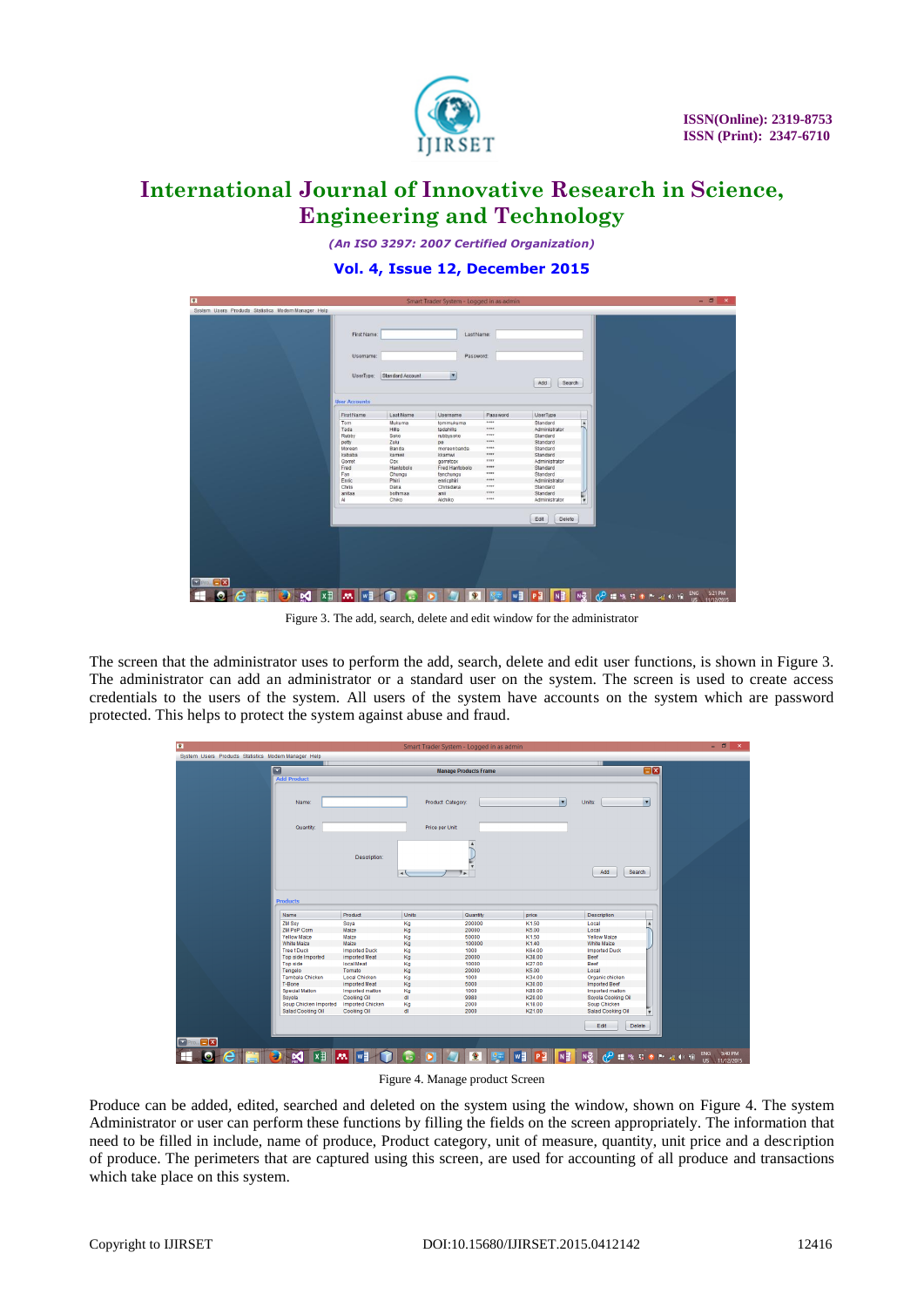

*(An ISO 3297: 2007 Certified Organization)*

**Vol. 4, Issue 12, December 2015**

| œ.                                                  |                                                                                                                                                                                                                                                                                                               | Smart Trader System - Logged in as admin                                                                                                                                                                                                                                                                                                                                   | - - x                                                                    |
|-----------------------------------------------------|---------------------------------------------------------------------------------------------------------------------------------------------------------------------------------------------------------------------------------------------------------------------------------------------------------------|----------------------------------------------------------------------------------------------------------------------------------------------------------------------------------------------------------------------------------------------------------------------------------------------------------------------------------------------------------------------------|--------------------------------------------------------------------------|
| System Users Products Statistics Modem Manager Help |                                                                                                                                                                                                                                                                                                               |                                                                                                                                                                                                                                                                                                                                                                            |                                                                          |
|                                                     | $\Box$<br><b>Manage Modem Frame</b><br><b>Manage Modem</b>                                                                                                                                                                                                                                                    | $\Box$ x                                                                                                                                                                                                                                                                                                                                                                   |                                                                          |
|                                                     | <b>COM Port:</b><br>17<br><b>Messages Received:</b>                                                                                                                                                                                                                                                           | 100<br><b>Delay Time(ms):</b><br><b>Massages Sent:</b>                                                                                                                                                                                                                                                                                                                     |                                                                          |
|                                                     | *Modem not running                                                                                                                                                                                                                                                                                            | 17                                                                                                                                                                                                                                                                                                                                                                         |                                                                          |
|                                                     |                                                                                                                                                                                                                                                                                                               | <b>Start Modem</b><br><b>Stop Modem</b>                                                                                                                                                                                                                                                                                                                                    |                                                                          |
|                                                     | <b>Received Messages</b>                                                                                                                                                                                                                                                                                      | <b>Sent Messages</b>                                                                                                                                                                                                                                                                                                                                                       |                                                                          |
|                                                     | 1. +260977848418 Buy 15/10/21,19:24:08+08<br>2. +260977848418 1 15/10/21.19:24:34+08<br>3. +260977848418 3 15/10/21.19:25:05+08<br>4. +260977848418 20 15/10/21, 19:25:31+08<br>5. +260977848418 * 15/10/21.19:26:01+08<br>6. +260977848418 3 15/10/21,19:26:22+08<br>7. +260977848418 1 15/10/21.19:26:52+08 | 1. +260977848418 Please choose the product cate<br>2. +260977848418 Please choose the product 1. Bl<br>3. +260977848418 Please enter quantity you want fi<br>4. +260977848418 Please enter your location or pre<br>5. +260977848418 Please chose the payment optic<br>6. +260977848418 Select 1. To confirm 2. To cance<br>7. +260977848418 Transaction Successful, Thanky |                                                                          |
|                                                     |                                                                                                                                                                                                                                                                                                               | E                                                                                                                                                                                                                                                                                                                                                                          |                                                                          |
|                                                     | <b>Clear Received Messages</b>                                                                                                                                                                                                                                                                                | <b>Clear Sent Messages</b>                                                                                                                                                                                                                                                                                                                                                 |                                                                          |
|                                                     |                                                                                                                                                                                                                                                                                                               |                                                                                                                                                                                                                                                                                                                                                                            |                                                                          |
| м                                                   | $x \equiv$<br>лA.                                                                                                                                                                                                                                                                                             | $w \equiv$<br>$N^2$                                                                                                                                                                                                                                                                                                                                                        | 5:44 PM<br><b>ENG</b><br><b>COMMENT PAINT</b><br>11/12/2015<br><b>US</b> |

Figure 5. Manage modem screen

The modem which is the gateway between the server and the GPRS/GSM network is monitored using the window shown in figure 5. This window can be used to control the modem by way of starting it or stopping it. The window can be used to view or delete the sent and received messages.

The system has a number of functionalities which include the generation of reports among other things.

### VII. **DISCUSSION**

This Trading application will be a valuable asset to the trading fraternity as it will reduce the cost of doing business[9] for the traders, who will no longer need to travel great distances in order to gather the food commodities. It will also help to improve the food supply chain as the traders will be assured of the availability of food at their points of need.

This application will help to achieve the following:

- reduce risk of getting involved in road accidents[14] as the survey that we conducted showed that 30% of respondents, travel in order for them to access the produce.
- reduce the risk of losing money as 92% of the respondents, as indicated in the survey that we conducted, travel with money on themselves
- working is an industry where the food supply chains is well defined with no more uncertainties as the availability of food will be assured.
- The application will give rise to food traceability[15], [16], food safety[17], [18] and food security[18] to the African nations and the region as a whole.
- reduce the cost of doing business

#### VIII. **CONCLUSION**

We have implemented a trading system which is based on SMS on the mobile phone. This GPRS/GSM technology that is being used support the lower mobile phones and these are the ones that most of the small scale traders have access to. The system will encourage the growth of the food supply chain in Zambia and Africa as a whole.